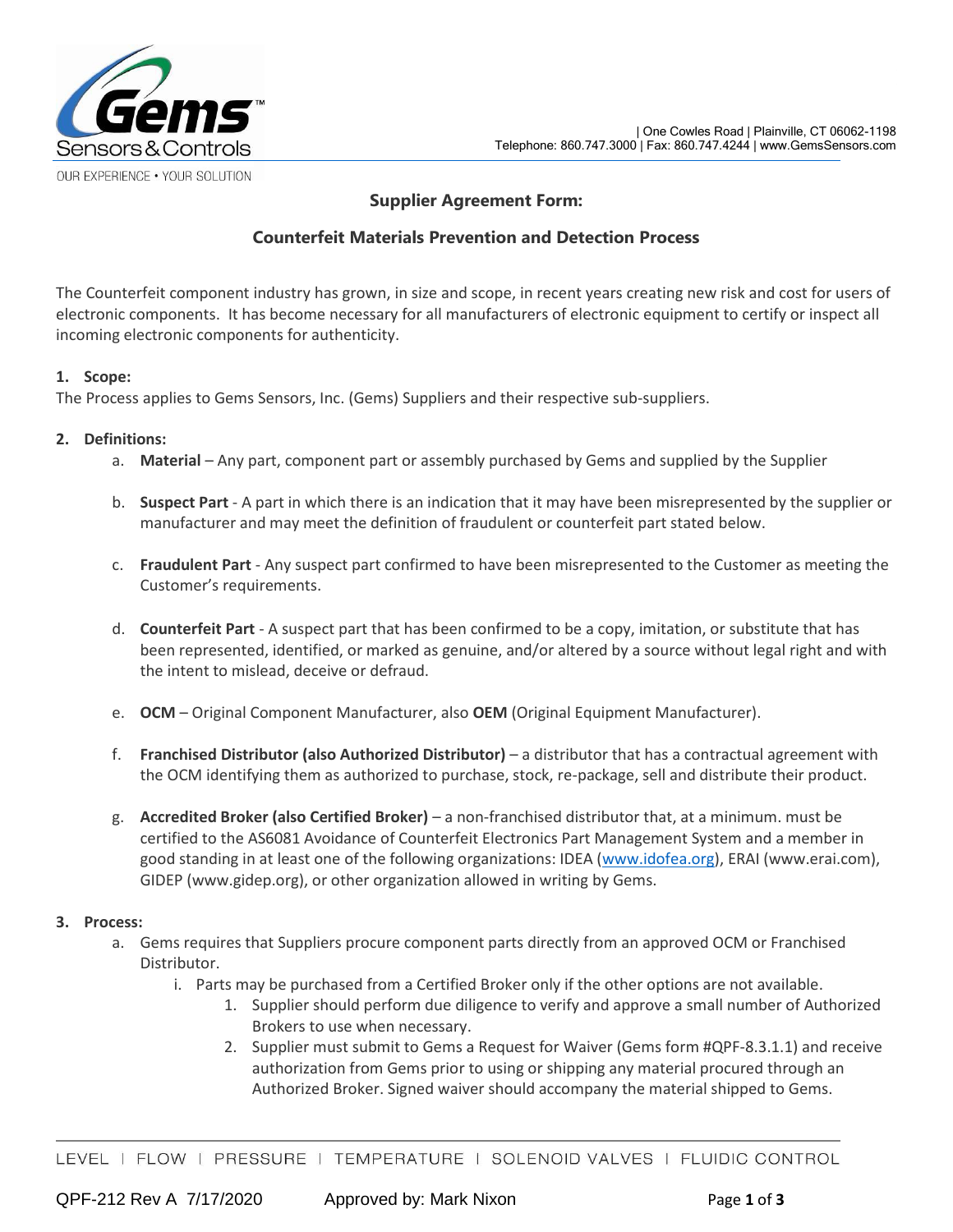- a. If Supplier receives information that a part is at risk of becoming or is obsolete that should be noted on the Request for Waiver form.
- b. Gems may request additional testing or documentation prior to approval.
- ii. If any part cannot be procured by Supplier from an approved OCM, Franchised Distributor or Authorized Broker, Supplier should notify Gems immediately and prior to obtaining components from any other source.
	- 1. Gems will work with the Supplier to determine appropriate actions; this may include redesign or Gems authorizing, in writing, a substitute OCM part.
- iii. Refer to attached Process Flow Chart.
- b. Supplier is expected to implement, maintain, and enforce a Counterfeit Material Prevention and Detection Process in order to assure the authenticity and conformance of purchased parts.
- c. Upon detection of any Counterfeit, Fraudulent, or Suspect Parts, Suppler will immediately notify Gems and implement containment actions. Gems and Supplier will follow all relevant government rules and regulations related to the reporting of counterfeit goods.

By signing below, I certify to Gems Sensors, Inc. that the below identified business (the "Company") is in compliance with the Gems Sensors, Inc. "Counterfeit Materials Prevention and Detection Process."

| Company | Signature  |
|---------|------------|
| Title   | Print name |

Date

LEVEL | FLOW | PRESSURE | TEMPERATURE | SOLENOID VALVES | FLUIDIC CONTROL